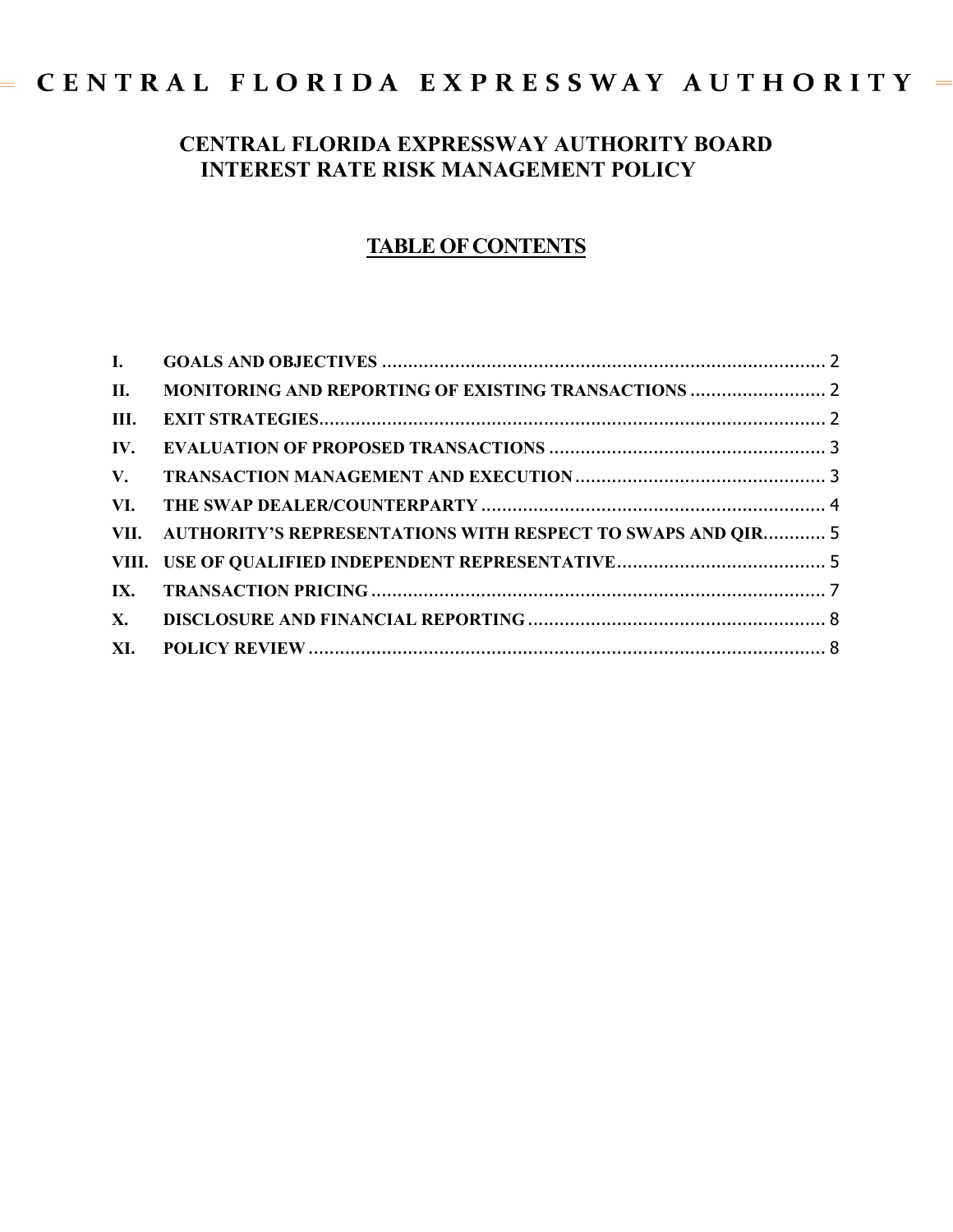The Central Florida Expressway Authority (CFX) currently has a number of interest rate exchange agreements (Swaps) with a number of counterparties. As used herein, "Swap" shall mean a "swap," as defined in the Section 1a(47) of the Commodity Exchange Act and the U.S. Commodity Futures Trading Commission ("CFTC") Regulations. This policy will govern how the Swaps, together with the associated variable rate demand bonds, will be managed to provide the optimal balance of costs and risk. This policy should be read and interpreted in the context of CFX's Debt Policy.

## **I. GOALS AND OBJECTIVES**

The overall objective in managing CFX's debt portfolio and interest rate risk is to balance the cost of capital with the management of risk. CFX's risk tolerance is low and therefore, opportunities to cost-effectively reduce existing or potential risks should be constantly evaluated for feasibility.

CFX has set a limit of synthetic fixed rate debt at 25% of the total outstanding debt. This goal should be considered as CFX manages its Swap portfolio and its overall debt program. New Swaps will only be considered where the overall exposure to like transactions is not increased beyond the stated limit. New, novated or amended Swaps may also be considered where a reduction in actual or potential risks may be accomplished.

It is also CFX's goal to limit exposure to individual swap dealers/counterparties to no more than 30% of the total notional amount of CFX's active Swap portfolio. Although this requirement shall not require CFX to terminate, novate or amend existing Swaps absent of other risk considerations, it does prohibit new Swaps to be considered if the new Swap would cause CFX's exposure to any individual swap dealer/counterparty to increase beyond 30% of the then existing total notional value of CFX's active Swap portfolio.

## **II. MONITORING AND REPORTING OF EXISTING TRANSACTIONS**

As part of the semi-annual debt report provided to the Board (in accordance with CFX's Debt Policy), the CFO will report the current credit ratings of each swap dealer/counterparty with which it has an existing Swap and the mark-to-market value of each Swap. In addition to reporting the weekly rates on the variable rate bonds in the semi-annual debt report, the CFO will provide the Finance Committee with a quarterly remarketing report and review the results at the next scheduled meeting. As necessary, the CFO, in consultation with CFX's financial advisors, will make recommendations to address any rate dislocation including, but not limited to, changing remarketing agents or credit providers, depending on the underlying cause of the dislocation.

#### **III. EXIT STRATEGIES**

The CFO and CFX's financial advisors and designated "qualified independent representative" ("QIR") (as defined herein) should constantly monitor market rates, termination values, counterparty credit ratings, and other relevant factors to determine if voluntary termination is warranted. Generally, a voluntary early termination will be warranted if it is economically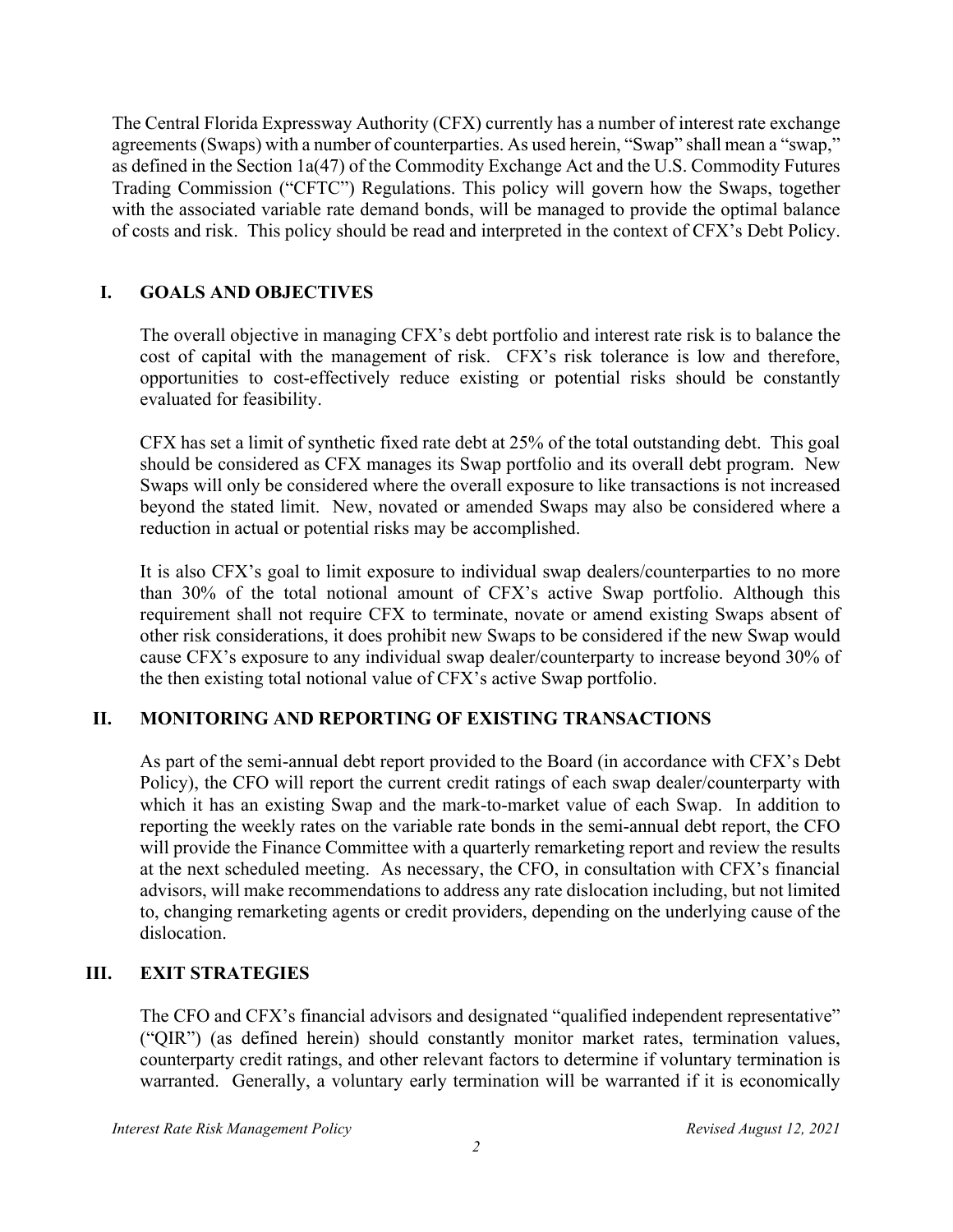advantageous and/or if a reduction in CFX's current or anticipated risk can be accomplished at no cost. CFX shall seek to maintain sufficient liquidity, including without limitation through balances in CFX's Swap/Debt Management Contingency, short term financing capacity, and/or other borrowing capacity, to make any Swap termination payments that may become due, to the extent not paid or payable from other sources.

#### **IV. EVALUATION OF PROPOSED TRANSACTIONS**

While CFX's current goals would exclude contemplation of new derivative products, the replacement of existing Swap transactions with new ones may be the most cost-beneficial method of managing risks. For that reason, this section outlines the process for evaluating and executing new transactions.

#### **A. Review and Analysis**

 The proposed use of structured products must comply with all goals and provisions of CFX's existing policies. Each Swap transaction will be evaluated as an alternative to traditional, intermediate, or long-term financing options. Consideration should be given to their comparable cost, ease of entry and exit provisions, and degree of potential risk exposure, quantified to the greatest extent possible. Any proposed Swap transaction must fit into CFX's goals to limit the percentage of variable rate debt and exposure to individual counterparties.

CFX's designated QIR will provide independent analysis of any proposed Swap transaction, including an analysis of the relevant benefits and risks of such transaction. CFX's cost of the transaction and any ongoing costs, such as remarketing, credit enhancement and/or liquidity, swap advisors, financial advisors, attorney fees and other necessary costs will be included in the cost/benefit evaluations. A review of provisions required by bond and/or swap insurance providers and the cost/benefit of such insurance will also be included in an evaluation of the Swap transaction.

#### **B. Legal Analysis**

 The documentation of the swap shall be in the form of an enforceable written contract. Whenever possible, those contracts shall be transacted using Florida law or, as an alternative New York law with Florida law as to CFX's authority and Orange County, Florida as to jurisdiction or venue. Review of compliance with existing law and regulation (including but not limited to the Internal Revenue Code and CFTC Regulations) bond indentures and bond covenants should be completed before implementation of a Swap transaction.

## **V. TRANSACTION MANAGEMENT AND EXECUTION**

Swap transactions will:

 Comply with all applicable outstanding bond resolutions, insurance covenants, and Florida law.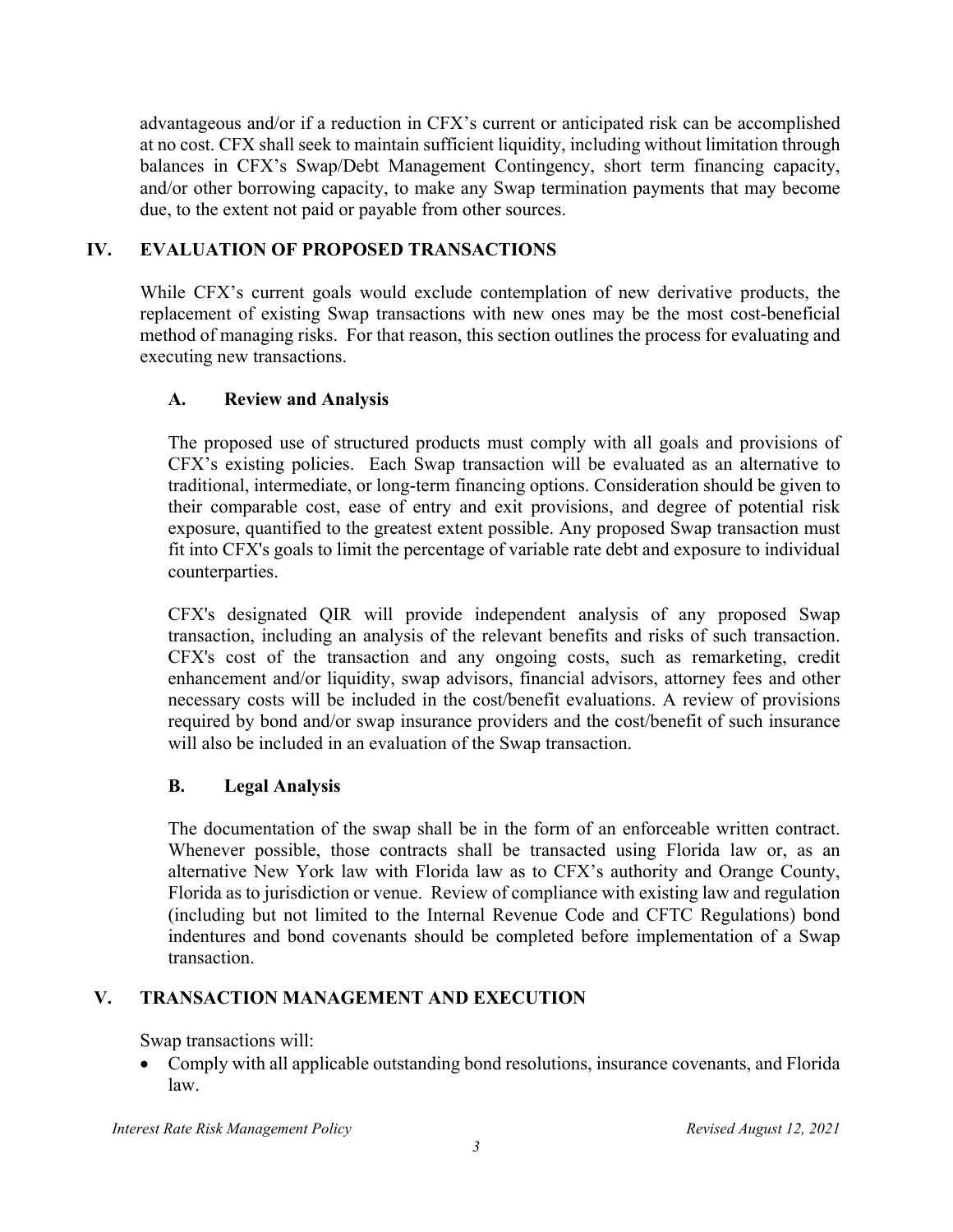- Contain terms and conditions as set forth in the International Swap and Derivatives Association, Inc. ("ISDA") Master Agreement, Schedules to the Master, Credit Support Annex and confirmation.
- Be a market transaction for which competing good faith market quotations may be obtained and with the advice and recommendation of CFX's designated QIR, and other financial professionals.
- Include a provision for the right to early termination at market under the guidelines of the ISDA Agreement. The transaction should allow for CFX to exercise the right to optionally terminate the agreement, at the then prevailing market value of the Swap.
- Produce material economic or risk management benefit believed to not otherwise be attainable under the currently existing market conditions, or existing conventional debt structures, and improve the flexibility of debt management strategies.
- Not introduce leverage solely for the means of producing economic benefit. Transactions will not be speculative in nature.
- Not unduly impair CFX's utilization of call features on outstanding bonds.
- Employ structures that will attempt to minimize existing risks and do not substantially add new risks, including but not limited to, any additional floating rate basis risk, tax-law risk or credit risk to CFX.
- Not cause the total amount of Swap transactions to exceed the debt management limitations for fixed or floating debt.

## **VI. THE SWAP DEALER/COUNTERPARTY**

The following criteria will be used when considering swap dealer/counterparties for a Swap transaction:

- A. The swap dealer/counterparty must fully disclose all costs. All fees and expenses paid by the swap dealer/counterparty and to designated third parties, will be fully disclosed in writing to CFX.
- B. CFX will consider acquiring downgrade protection when possible, including collateral or credit support.
- C. The assignment of a Swap agreement will not be permitted without the consent of CFX.
- D. CFX will attempt to utilize domestically domiciled swap dealer/counterparties and/or utilize ISDA documentation which employs local currency-single jurisdiction status.
- E. The swap dealer/counterparty shall disclose relationships with other third parties which may affect the transaction, such as broker dealers, insurance companies and other swap providers.
- F. The swap dealer/counterparty shall provide its financial statements showing the economic capability of the entity, the amount of its swaps outstanding and credit ratings, all of which shall be acceptable to CFX. At the time of entering into the Swap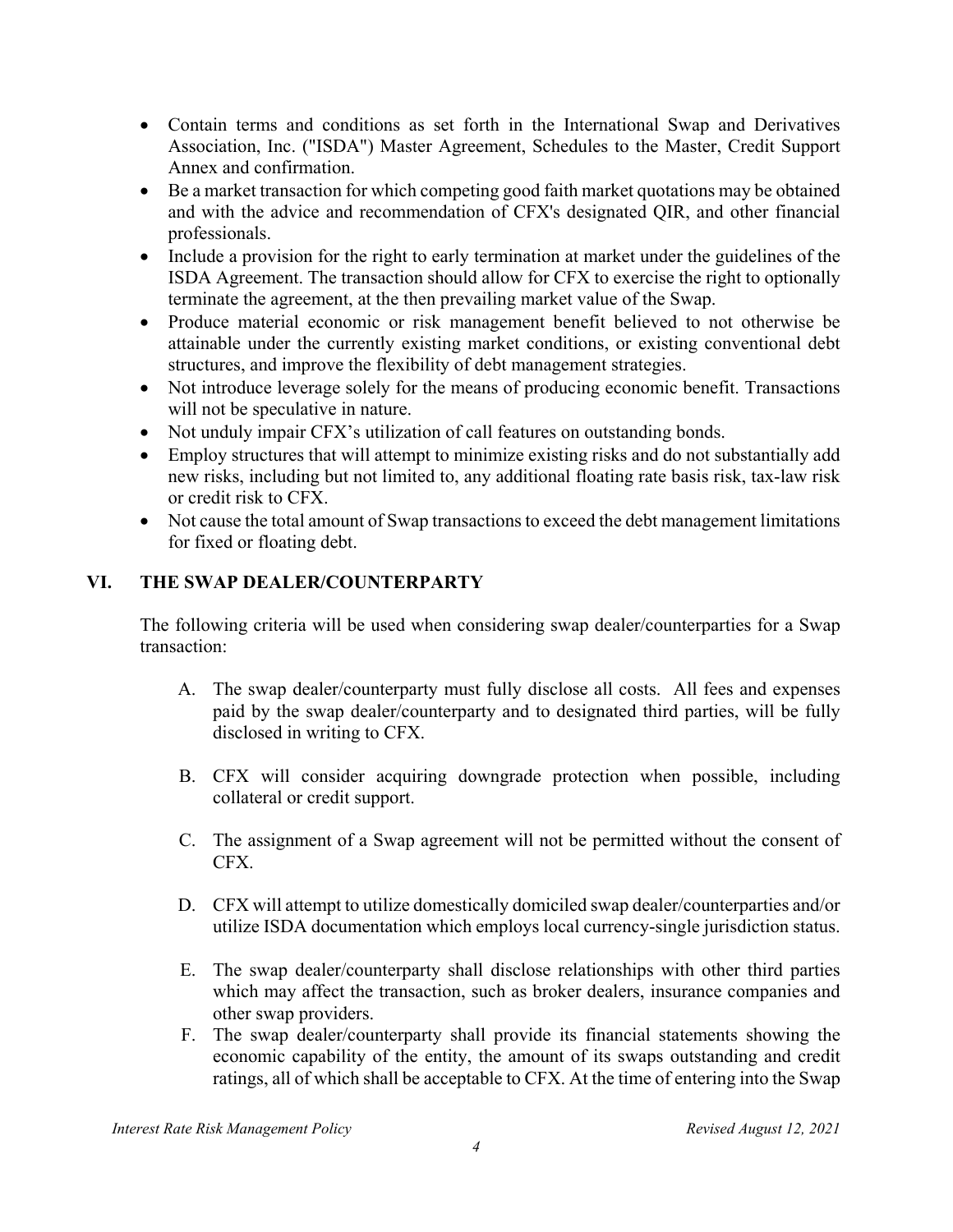transaction, swap dealer/counterparties (or their guarantor) shall (i) be rated at least AA-/ Aa3/ AA- by at least one of the three nationally recognized credit rating agencies and not be rated lower than  $A/A2/A$  by any of the three nationally recognized credit rating agencies. Collateral should be required upon a downgrade from these levels.

#### **VII. AUTHORITY'S REPRESENTATIONS WITH RESPECT TO SWAPS AND QIR**

Solely for purposes of the rules adopted by the CFTC governing business conduct standards for swap dealers and other parties as they apply to communications regarding Swaps, the Executive Director or CFO may make substantially the following representations in writing on behalf of CFX when requested by the swap dealer/counterparty.

- 1) CFX will not rely on any "recommendation" (as such term is used in CFTC Regulations §23.434 and §23.440) provided by a swap dealer/ counterparty with respect to a Swap;
- 2) CFX will rely on advice from a "qualified independent representative" designated by CFX and that it has complied in good faith with written policies and procedures reasonably designed to ensure that it has designated a "qualified independent representative" that satisfies the applicable requirements of CFTC Regulation §23.450(b);
- 3) CFX will exercise independent judgment in evaluating any "recommendations" made by the swap dealer/counterparty with regard to a Swap; and
- 4) CFX understands that the swap dealer/counterparty is not expressing any opinion as to whether CFX should enter into or terminate a Swap.

#### **VIII. USE OF QUALIFIED INDEPENDENT REPRESENTATIVE**

In compliance with the CFTC Regulations promulgated under the Dodd-Frank Wall Street Reform and Consumer Protection Act, as amended (the "Dodd-Frank Act"), CFX will designate a QIR for all Swap related transactions, including terminations. The QIR must be capable of independently evaluating the risks of the Swap, independently evaluating the fair pricing of the Swap (including termination payments), and of making timely and effective disclosures to CFX (including with regard to material conflicts of interest that could reasonably affect the judgment or decision making or the QIR with respect to its obligations to CFX). The QIR must represent to CFX that:

- A. The QIR has sufficient knowledge and expertise to independently evaluate the Swap, the risks of the Swap, the fair pricing of the Swap (including termination payments) and the appropriateness of the Swap for CFX (taking into consideration the written policies of CFX);
- B. The QIR is not subject to a statutory or regulatory disqualification or any final disciplinary action that would prevent it from effectively serving as a representative to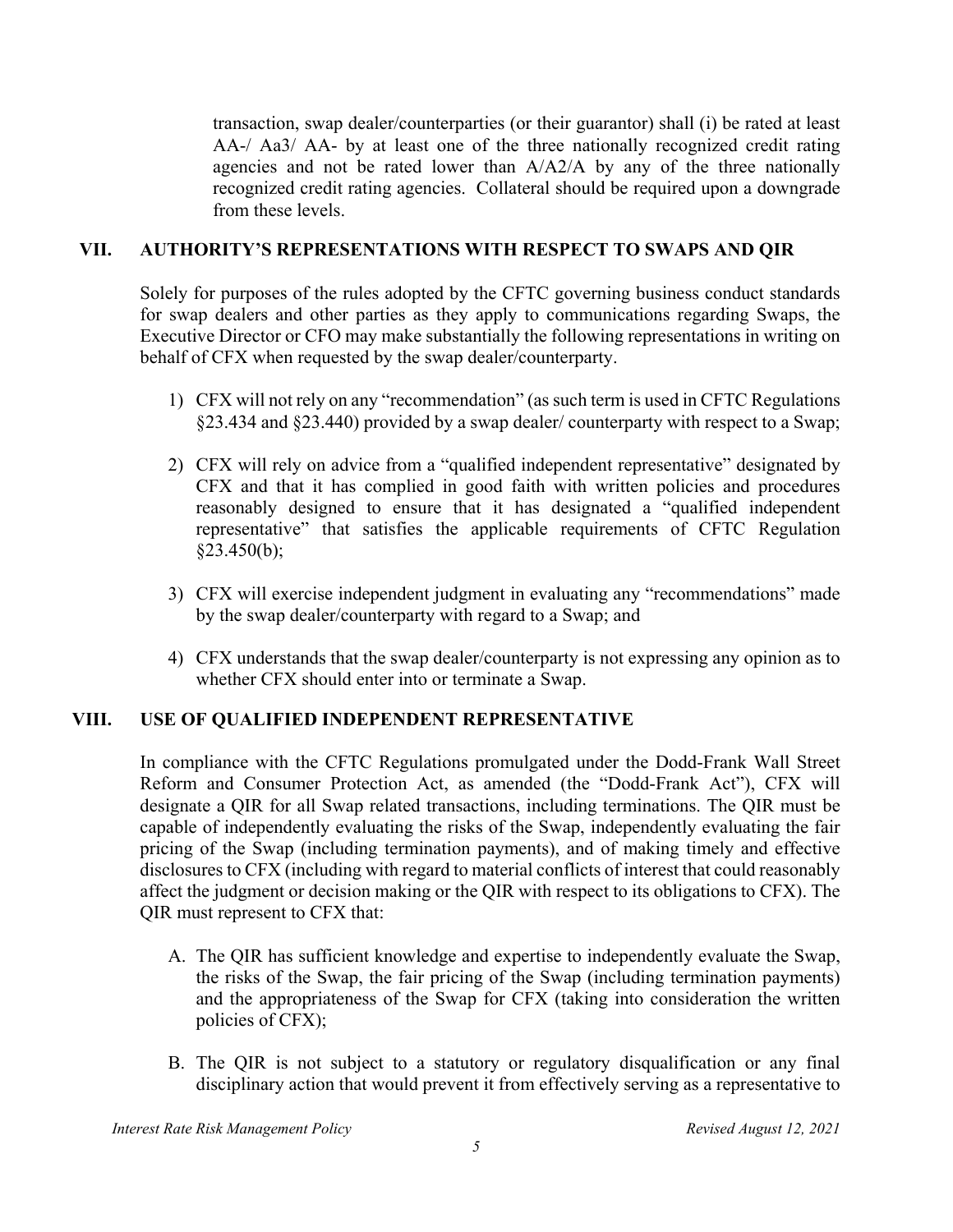CFX in such capacity.

- C. The QIR, by accepting such designation by CFX, is undertaking a duty to act in the best interests of CFX;
- D. The QIR has written policies and procedures reasonably designed to ensure that it satisfies the applicable requirements of CFTC Regulation  $\S 23.450(b)(1)$ ;
- E. The QIR will exercise independent judgment in evaluating any "recommendations" (as such term is used in CFTC Regulations §23.434 and §23.440) presented to it by the swap dealer/counterparty with regard to a Swap;
- F. The QIR is not and, within one year of representing CFX in connection with the Swap has not been, an "associated person," as such term is defined in Section 1a(4) of the Commodity Exchange Act, of the swap dealer/counterparty;
- G. There is no "principal relationship" (as that term is defined in CFTC Regulations §23.450(a)(1)) between the QIR and the swap dealer/counterparty;
- H. The QIR (a) will provide timely and effective disclosures to CFX of all material conflicts of interest that could reasonably affect the judgment or decision making of the QIR with respect to its obligations to CFX and (b) will comply with policies and procedures reasonably designed to manage and mitigate such material conflicts of interest;
- I. The QIR is not directly or indirectly, through one or more persons, controlled by, in control of, or under common control with the swap dealer/counterparty;
- J. To the best of the QIR's knowledge, the swap dealer/counterparty did not refer, recommend, or introduce the QIR to CFX within one year of QIR's representation of CFX in connection with the Swap;
- K. The QIR is legally obligated to comply with the applicable requirements of CFTC Regulation §23.450(b)(1) by agreement, condition of employment, law, rule, regulation, or other enforceable duty; and
- L. The QIR has registered with the CFTC as a commodity trading advisor and/or with the Securities Exchange Commission as an investment advisor under the Investment Advisers Act of 1940.

The QIR must also agree to promptly notify CFX in writing if any representations made by the QIR referenced above became incorrect or misleading in any material respect. For any representation that would be incorrect or misleading in any material respect if repeated on any date following the date on which the representation was last repeated, the QIR shall timely amend such representation by giving written notice of such amendment to CFX. The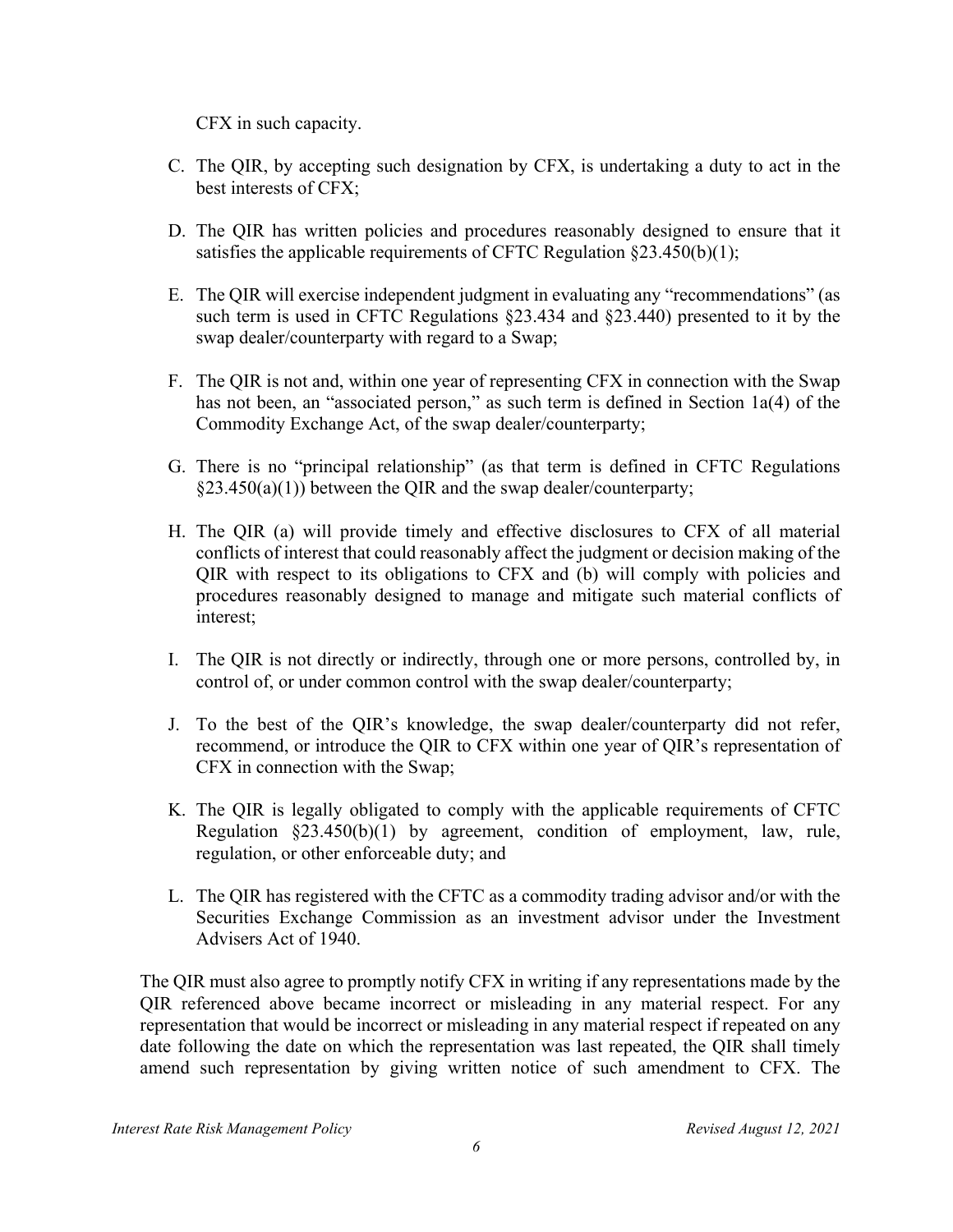designated QIR must annually reaffirm in writing to CFX by delivery to the CFO on each July 1<sup>st</sup> the representations outlined in A through L above.

The QIR will be retained by CFX through CFX's implemented procurement procedures (i.e. RFP, RFQ, etc.) using selection criteria that ensure the designated QIR possesses the capabilities necessary to independently evaluate the risks of the Swap, to independently evaluate the fair pricing of the Swap (including termination payments), and to make timely and appropriate disclosures to CFX. The procurement of the QIR may be done in conjunction with CFX's procurement of its financial advisor. If CFX's financial advisor, or its registered commodity trading advisor or investment advisor affiliate, possesses the requisite capabilities and, by written contract, makes the representations set forth above, then CFX may designate its financial advisor, or its registered investment advisor affiliate, as the QIR.

To ensure compliance with the provisions above, CFX will designate the QIR in writing. The QIR must provide evidence of its registration with the CFTC as a commodity trading advisor and/or with the Securities Exchange Commission as an investment advisor prior to being designated as CFX's QIR. The designation can be done in the context of the financial advisor contract or amendment thereto with the financial advisor or its registered commodity trading advisor or investment advisor affiliate, or in a separate contract with a different firm. Prior to executing a Swap transaction, termination or novation, CFX will obtain from the designated QIR the written representations outlined in A through L above. If the designated QIR is unable to provide such representations in a timely manner, CFX may utilize an expedited quote process to select a new designated QIR to facilitate a time and market sensitive transaction. The CFO will monitor the performance of the designated QIR and that the designated QIR demonstrates on each transaction that (1) it has the knowledge and expertise to independently evaluate the Swap, the risks of the Swap, the fair pricing of the Swap (including termination payments) and the appropriateness of the Swap for CFX, (2) it is independent of the swap dealer/counterparty, (3) it is acting in the best interest of CFX and (4) it makes timely and appropriate disclosures to CFX, when applicable.

#### **IX. TRANSACTION PRICING**

When procuring financial derivative products, every effort shall be made to ensure competitive pricing. The complexity of circumstances surrounding transactions and meeting goals to limit exposure to individual counterparties may be valid reasons to negotiate a particular derivative product transaction. The CFO, upon the advice of the QIR, will make a recommendation to the Finance Committee as to the method of pricing and counterparty selection. The QIR will evaluate prices and rates to ensure transactions are at or below market. Similarly, CFX will make every effort to competitively price swap unwind transactions. The CFO, upon the advice of the QIR will make a recommendation as to the method of selecting counterparties for unwinding swaps when not selecting all swaps in a series. Offers from counterparties to unwind transactions below market is an example of a reason to negotiate with specific counterparties.